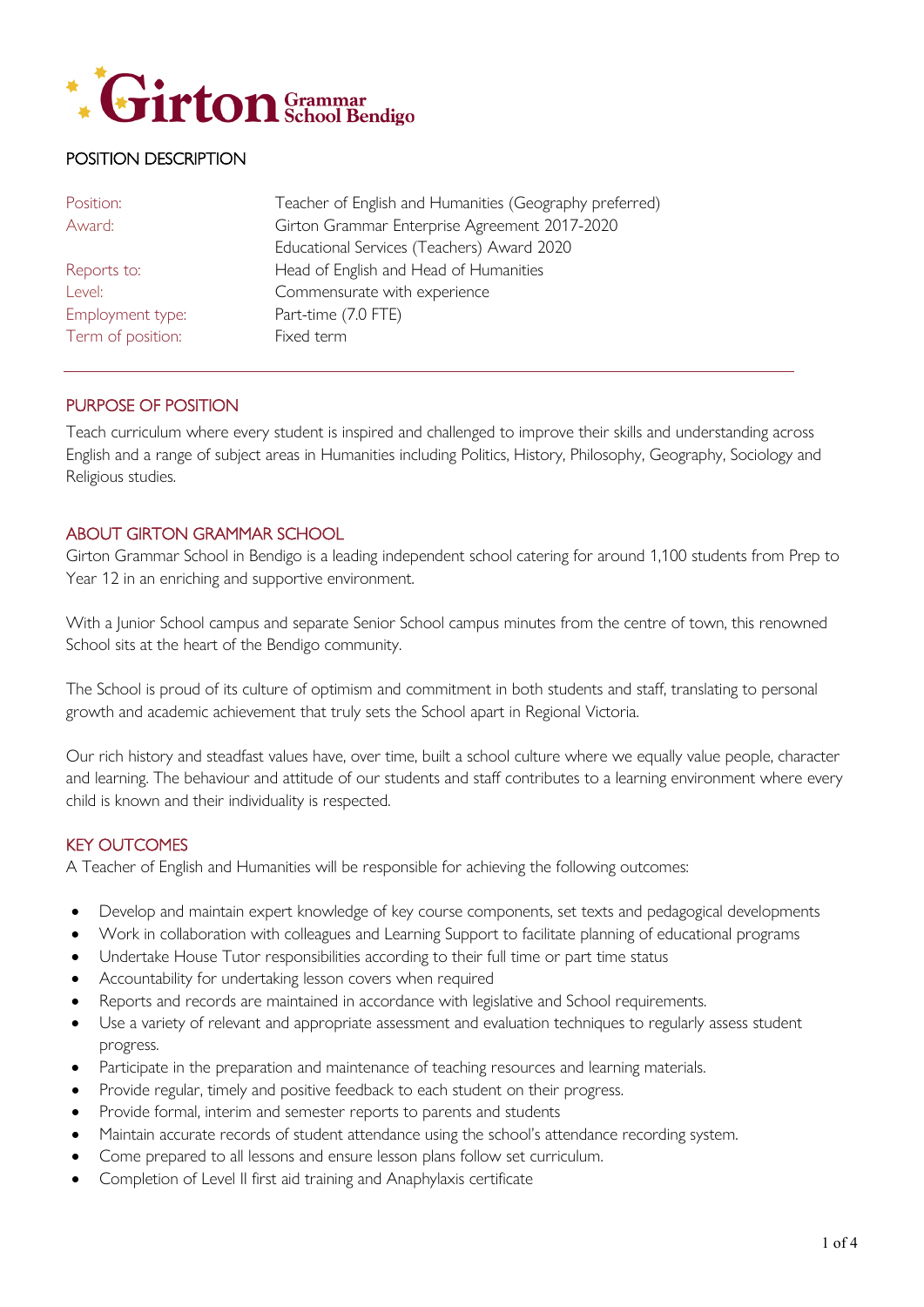From time to time, the Teacher of English and Humanities will be required to undertake other duties, as directed by the Head of Senior School or the Head.

# KEY SELECTION CRITERIA / Essential Qualifications/Skills

- 1. Appropriate qualification and registrations as a teacher
- 2. A passion in and demonstrated curriculum knowledge of applicable subject areas
- 3. Demonstrated effective delivery of teaching and learning programs
- 4. A commitment to professional development
- 5. Excellent personal communication, administrative and organisational skills
- 6. Commitment to student wellbeing and child safety, demonstrating an understanding of appropriate behaviours when engaging with children, including children with diverse needs and backgrounds
- 7. Strong skills in the use of information and communication technologies (ICT), especially as they relate to teaching and learning
- 8. Commitment to co-curricular activities.

#### **Capabilities**

- Influences, empowers, motivates and inspires others to achieve or exceed performance expectations
- Envisions, evaluates and implements new possibilities
- Actively employ contemporary Information and Communications Technologies that enhance learning.

#### Personal characteristics

- Commitment to ongoing professional development
- Open-minded and collaborative
- Optimistic and enthusiastic
- Personal integrity, honesty and fairness
- A good sense of humour
- Creative but organised

### Teaching at Girton Grammar School

Girton Grammar School values the development in each student of the skills which underpin intellectual growth. Inherent is a deep respect for the various academic disciplines, which provide the analytical tools through which to describe, interrogate, understand and expand a student's view of the world. Creativity, curiosity, collaboration and communication are key elements that contribute to intellectual growth and future achievement. Discernment and critical awareness are vital in a world where information is prolific but needs to be tested. Within this context, students will acquire the habits of mind necessary to support their academic growth and success.

- Teachers at Girton Grammar school are professional people and this is reflected in their teaching and in their relationships with students, parents and other staff members.
- Teachers are at all times responsible to the Head for duties relating to effective teaching, student welfare and other duties.
- Teachers are expected to support the School's aims, policies, procedures and philosophy.

### Teaching and learning

Girton Grammar School's [Statement of Effective Student Learning](https://www.girton.vic.edu.au/images/documents/GGS-Statement-of-Effective-Learning-A3-SPREADS-2015.pdf) articulates the role teachers are expected to play in the learning of its students. All teachers are required to undertake an annual review process to maintain the standards at the Proficient Teacher Level as determined by VIT and are expected to employ a variety of teaching strategies to effectively implement the curriculum and actively engage students in the learning process.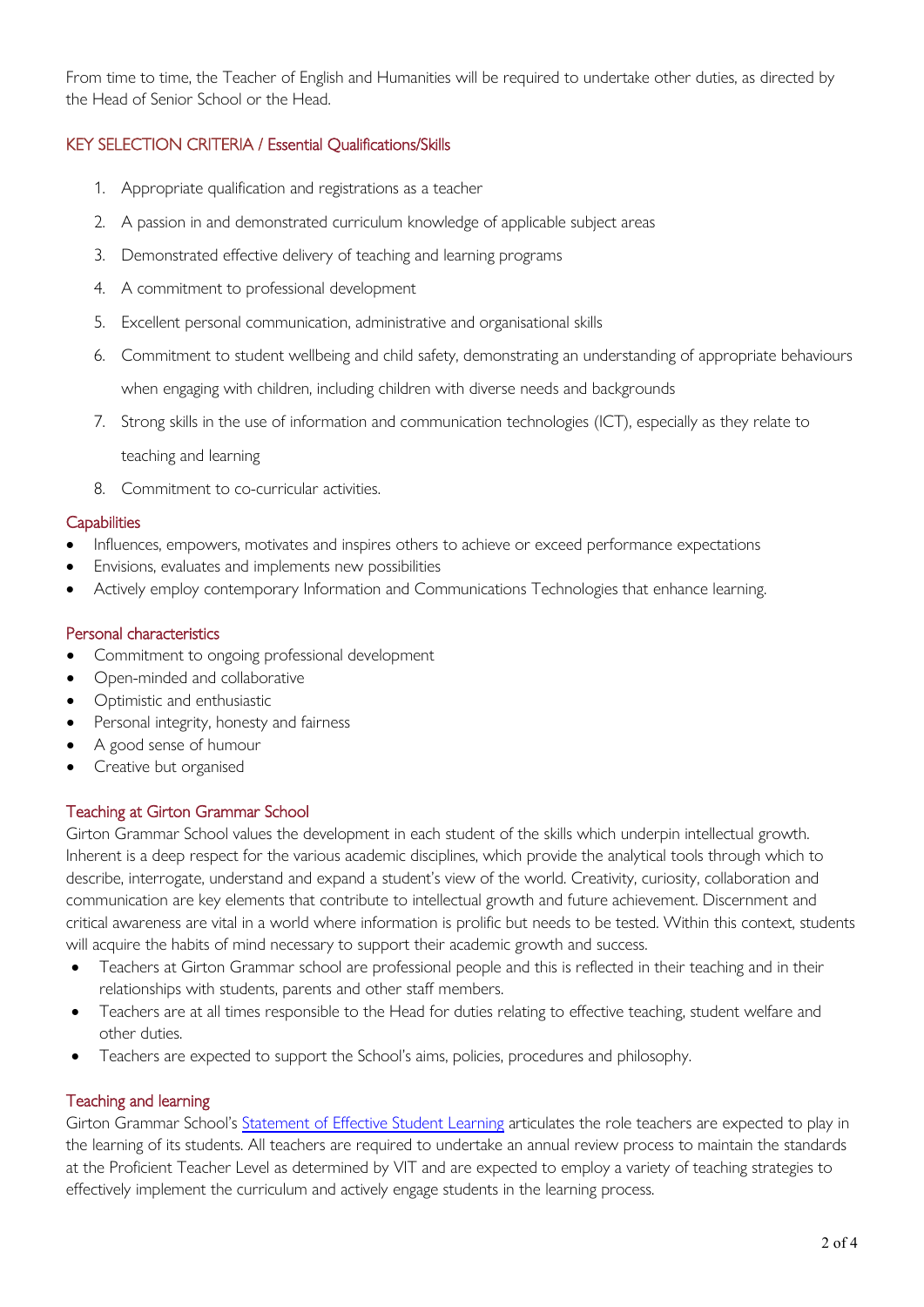#### Student wellbeing

Girton Grammar School's [Statement of Effective Pastoral Care](https://www.girton.vic.edu.au/images/documents/GGS-Statement-of-Effective-Pastoral-Care.pdf) outlines the role teachers are expected to play in the care and nurturing of each student.

#### Duties outside school hours

Participate in the School's Co-Curriculum program.

- Attend School staff meetings, departmental meetings and other meetings, as scheduled
- Be available for, and participate in, Parent/Teacher interviews.
- Participate in Speech Night, information nights, open days and other designated significant School activities
- Attend School Outdoor education Camps or other Curriculum Camps, if required
- Undertake professional development sessions

### Professional learning

Teachers are required to:

- Participate in Professional Development so as to increase professional knowledge, strengthen teaching effectiveness and improve outcomes for students.
- Support school-wide professional learning through the sharing of professional knowledge and practices with colleagues
- Participate in a cyclical appraisal process to improve knowledge and practice.

#### Other general duties

Teachers are required to:

- Attend promptly and actively supervise students whilst on yard duty and during other activities
- Cover classes for colleagues as is reasonably required and in accordance with the extra period roster
- Consult with the Heads of Department and the Heads of House, when necessary
- Punctually attend timetabled lessons, meetings and timetabled activities
- Carry out the administrative requirements of the School
- Other duties, as variously required by the Head.
- Participation in House and Sporting events.

#### Mission and Values

All staff must have an understanding of and commitment to working within the School's stated values in striving towards achievement of our mission. Further information regarding expectations of staff can be found in the Mission and Values document on Girton Grammar School's website.

#### Student wellbeing

Girton Grammar School's Statement of Pastoral Care outlines the role teachers are expected to play in the care and nurturing of each student.

### CHILD SAFFTY

Girton Grammar School is committed to promoting child safety, children's wellbeing and protecting children from abuse. Ministerial Order 870 requires the School to implement child safety standards and to accommodate and take the needs of all children into account when creating a child safe environment. All staff must comply with the School's child safety policies and related policies and procedures, uphold the overarching principles and values set out, and take all reasonable steps to promote the safety of children. All employees at Girton Grammar School are required to :

- Have a current Working with Children's Check or VIT registration
- Complete all mandatory reporting training and education about Child safety
- Adhere to the Schools Child protection Policies, Staff code of conduct, policies and procedures
- Report suspected cases of child abuse in accordance with school policy.

### OCCUPATIONAL HEALTH AND SAFETY (OHS)

Workplace health and safety is the responsibility of all staff. All staff are responsible and accountable for: